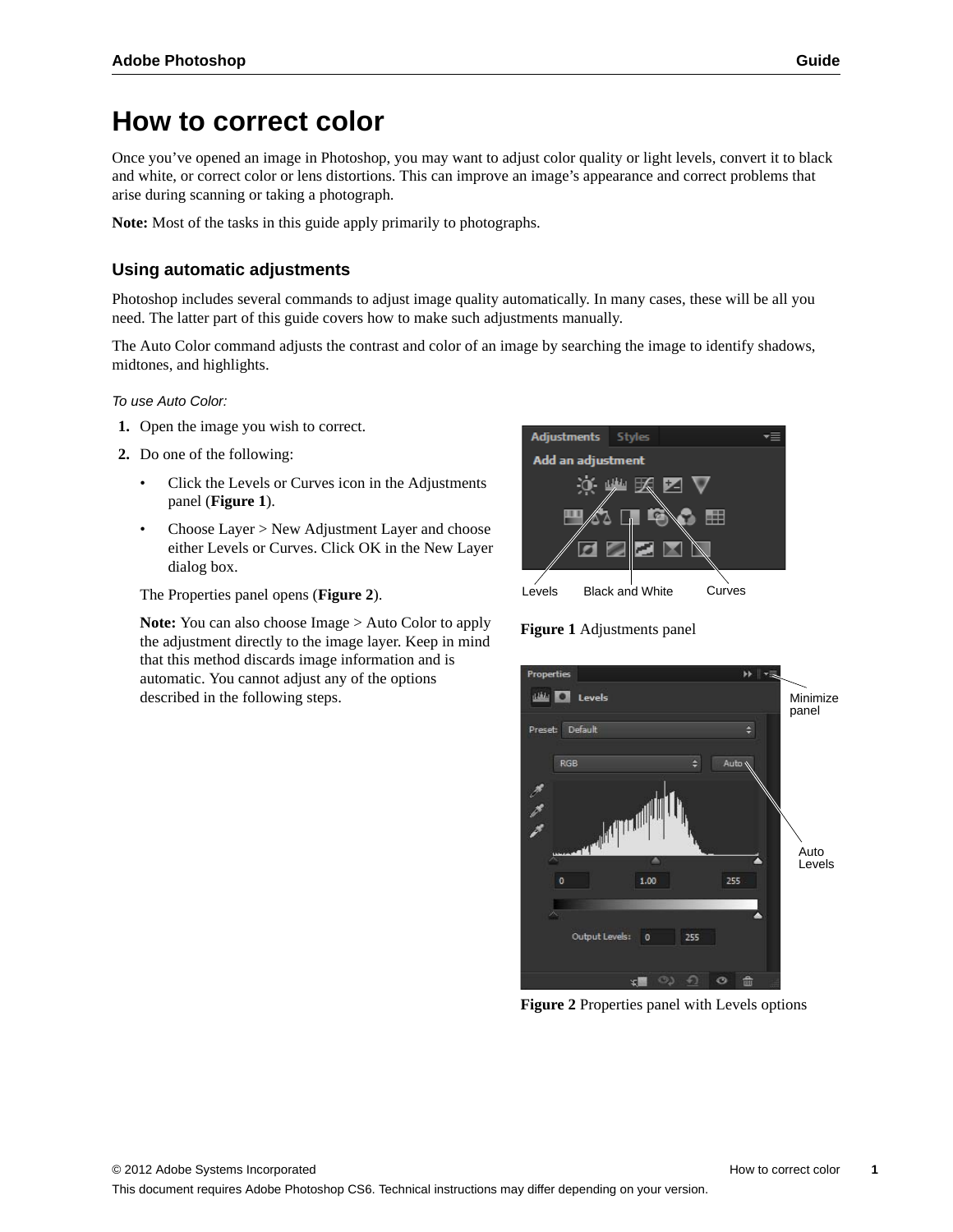**3.** In the Properties panel, Alt-click (Windows) or Optionclick (Mac OS) the Auto button.

The Auto Color Correction Options dialog box opens (**[Figure 3](#page-1-0)**).

**4.** In the Algorithms section of the Auto Color Correction Options dialog box, select the Find Dark & Light Colors option.

Color correction *algorithms* adjust tonal ranges using specific settings such as clippping all channels identically, adjusting channels individually, or finding an average of lightest and darkest pixels in a image.

**5.** Select the Snap Neutral Midtones option.

Photoshop finds an average nearly-neutral color in an image and then adjusts the gamma (midtone) values to make the color neutral.

**6.** Specify the shadows and highlights that are clipped, and adjust the target color for the midtones.

By default, Photoshop clips the black and white pixels by 0.1%—that is, it ignores the first 0.1% of either extreme when identifying the lightest and darkest pixels in the image.

**7.** Confirm Save As Default is not selected and click OK to apply Auto Color.

Photoshop applies Auto Color to the image.

Observe the changes in the photo. It should lighten in some areas and darken in others. Overall, the color's clarity (though not its sharpness) should improve.

#### **Adjusting levels with an adjustment layer**

Every image has a range of tone, from the darkest pixels to the lightest pixels. Photographs tend to look better when their darkest pixels are close to black and their lightest pixels are close to white, giving the photograph a wide *tonal range*. You can use the Levels command in Photoshop to adjust the darkest and lightest pixels in your picture. You can also adjust the *midtones*: the gray or gamma tones of your picture that are in the middle of the brightness range.

In an adjustment layer, you can make changes to tonal levels while preserving the original image. *Nondestructive editing* means you can experiment endlessly without worrying about losing or changing your original photo. By using adjustment layers to alter an image, your original remains intact. At any point, you can turn layers on or off to finetune your image.

#### *To use the Levels command through the Adjustments panel:*

- **1.** Make sure nothing in the photo is selected. (You want to apply your changes to the entire image.)
- **2.** If the Adjustments panel is not visible, choose Window > Adjustments.

| <b>Auto Color Correction Options</b>                                                                                                                                                 |              |
|--------------------------------------------------------------------------------------------------------------------------------------------------------------------------------------|--------------|
| Algorithms<br>Enhance Monochromatic Contrast<br><b>Enhance Per Channel Contrast</b><br><b>O</b> Find Dark & Light Colors<br>Enhance Brightness and Contrast<br>Snap Neutral Midtones | ΟК<br>Cancel |
| Target Colors & Clipping<br>Shadows:<br>$C$ lip: $0.10$<br>%<br>Midtones:                                                                                                            |              |
| Highlights:<br>Clip: 0.10<br>%                                                                                                                                                       |              |
| Save as defaults                                                                                                                                                                     |              |

<span id="page-1-0"></span>**Figure 3** Auto Color Correction Options dialog box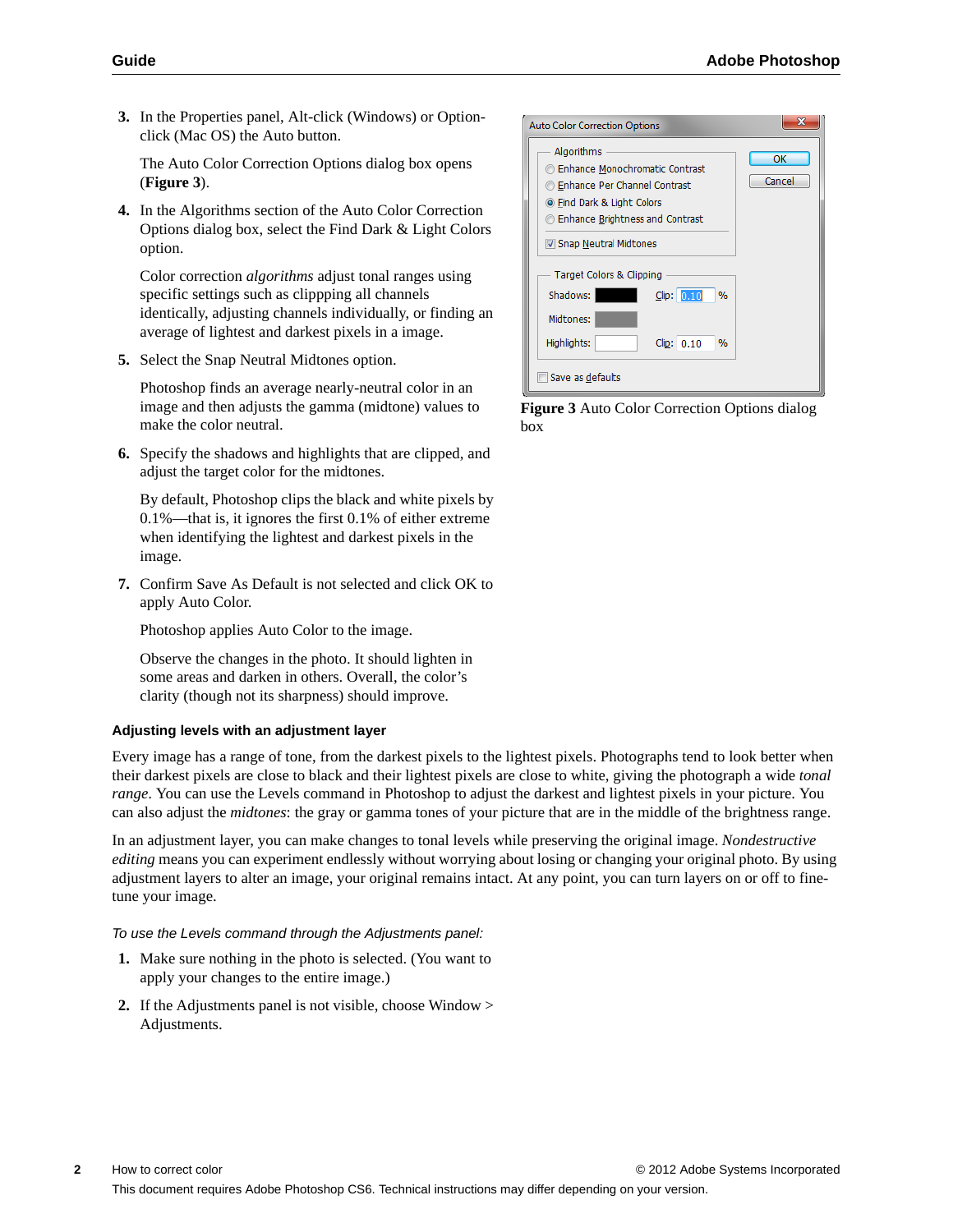**3.** In the Adjustments panel, click the Levels button (**[Figure 1](#page-0-0)**).

The Properties panel opens dispaying a histogram, levels options and some commonly used presets (**[Figure 4](#page-2-0)**).

You can try some options in the Preset menu or use the histogram to tonal range of the image.

A *histogram* illustrates how pixels in an image are distributed by graphing the number of pixels at each color intensity level. The histogram shows detail in the shadows (shown in the left part of the histogram), midtones (shown in the middle), and highlights (shown in the right part). A histogram can help you determine whether an image has enough detail to make a good correction.

**4.** Drag the left (black) triangle to the point where the darkest colors begin.

Observe that the darker parts of the image become darker.

**5.** Drag the right (white) triangle to the point where the lightest colors begin.

Observe that the lighter parts of the image become lighter.

**6.** Drag the middle (gray) triangle slightly to the left.

Observe that the midtones lighten.

**7.** When the image looks right to you, close the Properties panel.

**Note:** The Adjustments panel with Levels options includes an Auto button. The Auto button automatically adjusts the black point and white point in an image. This may give good results in certain images that need a simple increase in contrast; however, because the Auto option adjusts each color channel individually, it may remove color or introduce color casts. Manually adjusting levels often yields more subtle adjustments to your images.

**8.** Choose Windows > Layers.

The Layers panel appears. Notice that a new adjustment layer named Levels 1 has been created (**[Figure 5](#page-2-1)**). The original image remains unaltered in the Background layer.

## **Adjusting lightness and darkness with the Dodge and Burn tools**

The commands in the previous section change lightness and darkness in the image as a whole. Sometimes you might need to lighten or darken particular areas of an image. For example, you might want to lighten the shadows on someone's face or brighten the colors in an area of the image without much light.

You can use the Dodge and Burn tools to change the lightness and darkness of particular areas of an image. Dodging and burning may seem like odd names, but like many other features in Photoshop, they are named after film-



<span id="page-2-0"></span>**Figure 4** Properties panel with levels options

<span id="page-2-1"></span>

**Figure 5** Layers panel with levels adjustment layer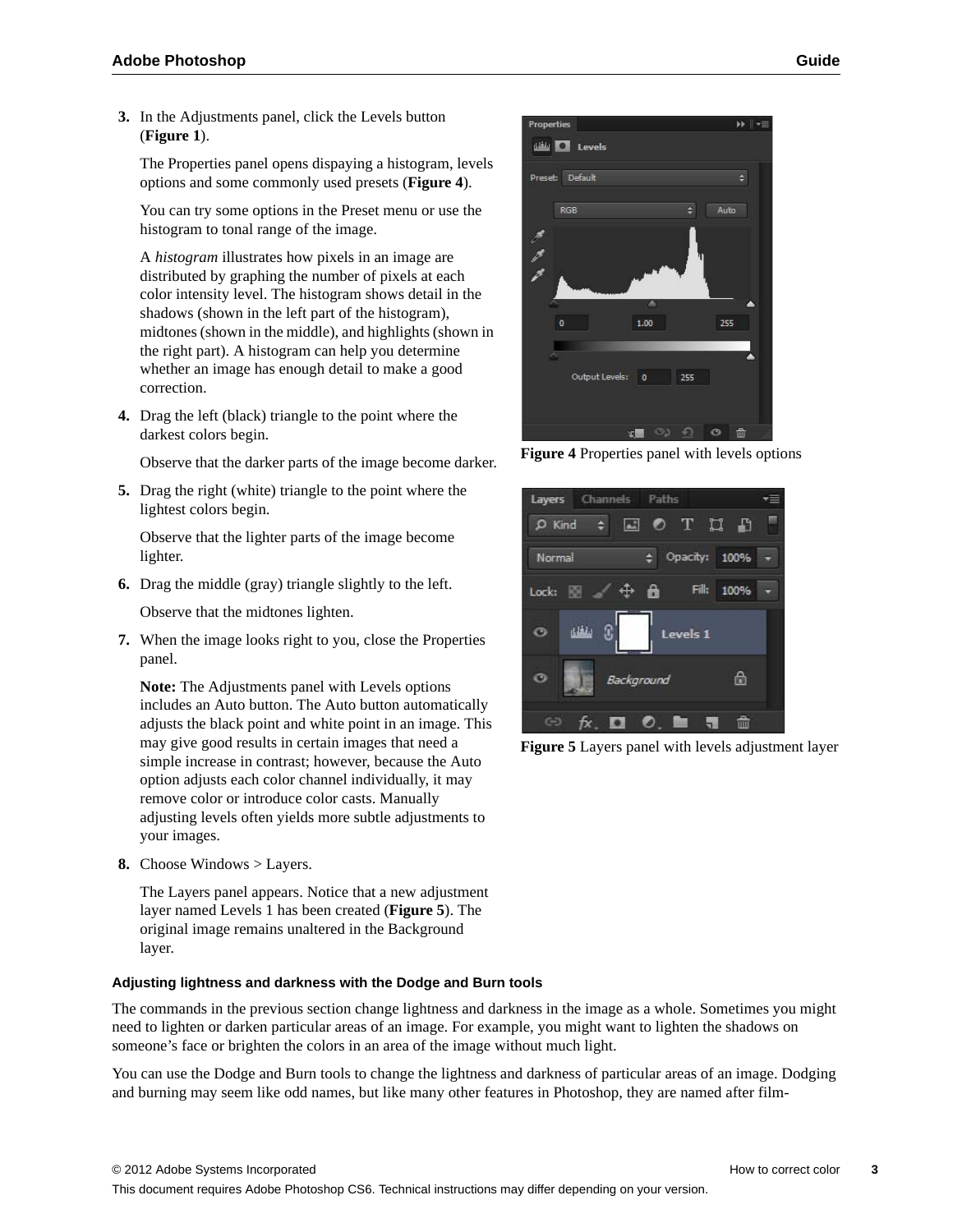development processes. *Dodging* allows more light to show through the negative, making the area lighter, while *burning* allows less light to show, making the area darker.

Both tools are available in the Tools panel above the Pen tool. The Dodge tool appears by default. To access the Burn tool, click the Dodge tool and hold down the mouse button (**[Figure 6](#page-3-0)**).

*To use the Dodge tool:*

**1.** Select the Dodge tool in the Tools panel (**[Figure 6](#page-3-0)**).

The pointer changes to a brush. Usually, the brush appears as a circle.

**2.** You can change the size and shape of the brush in the Options bar (**[Figure 7](#page-3-1)**).

Size the brush in proportion to the area you want to lighten.

**3.** Drag the brush across the photograph in the areas you want to lighten.

**Note:** Dodging requires some practice. You may want to keep the History panel open so you can undo your actions.



<span id="page-3-0"></span>**Figure 6** Dodge and Burn tools in the Tools panel



<span id="page-3-1"></span>

#### *To use the Burn tool:*

**1.** Select the Dodge tool in the Tools panel, hold down the mouse button, and select the Burn tool (**[Figure 6](#page-3-0)**).

The pointer changes to a brush. Usually, the brush appears as a circle.

**2.** You can change the size and shape of the brush in the Options bar (**[Figure 7](#page-3-1)**).

Size the brush in proportion to the area you want to darken.

**3.** Drag the brush across the photograph in the areas you want to darken.

**Note:** Burning requires some practice. You may want to keep the History panel open so you can undo actions.

#### **Applying the Unsharp Mask filter**

After retouching a photo, many Photoshop professionals apply a filter called the Unsharp Mask filter. When you apply color corrections, you can sometimes produce subtle blurriness in the image. The Unsharp Mask filter makes the image appear sharper by adjusting the contrast of edge detail.

**Note:** The Unsharp Mask filter is just one of Photoshop's many powerful filters. Many of these apply an artistic look to images. You can experiment with these by selecting different options in the Filter menu.

#### *How to apply Unsharp Mask*

**1.** Make sure nothing in the photo is selected. (You want to apply changes to the entire image.)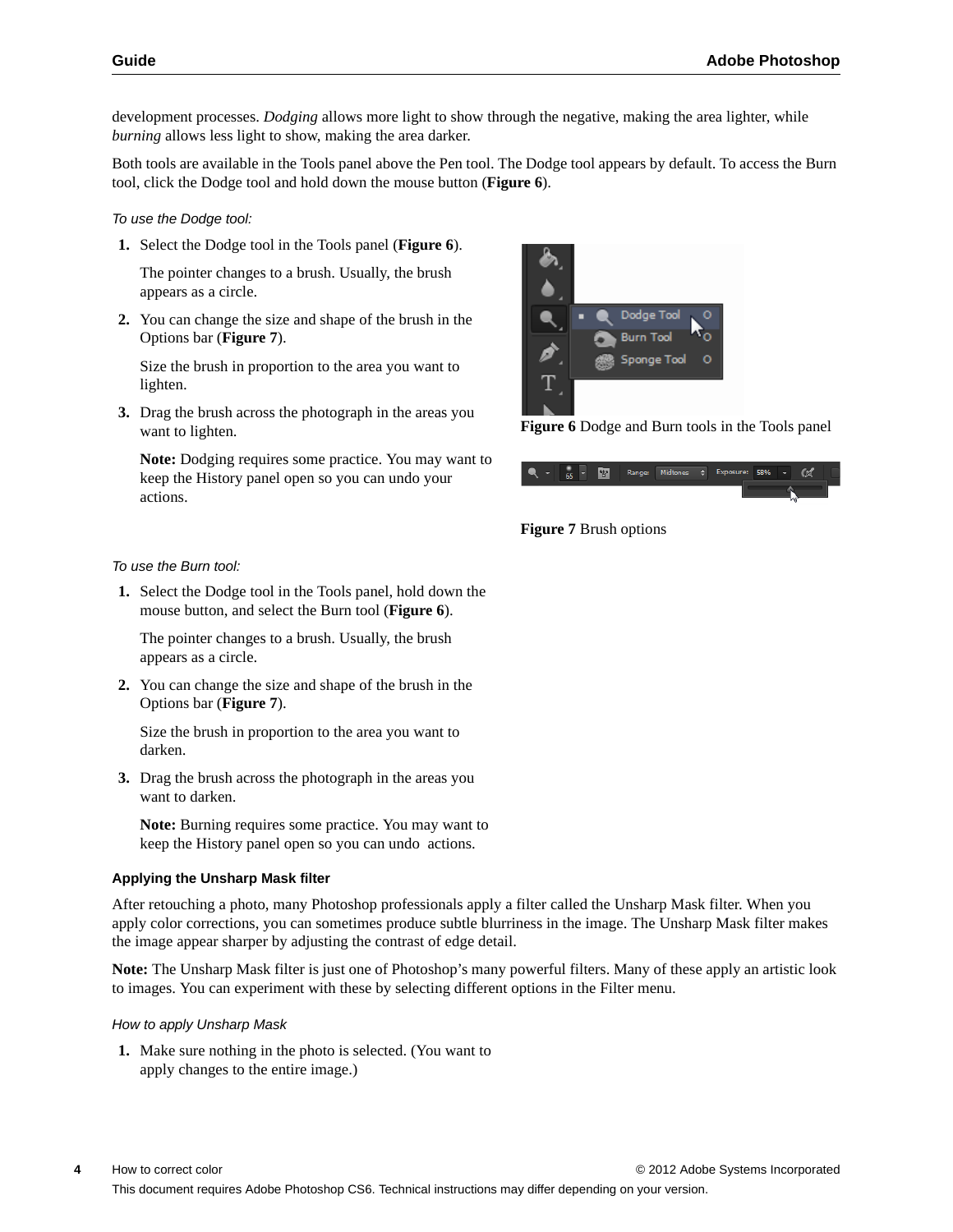**2.** Choose Filter > Sharpen > Unsharp Mask.

The Unsharp Mask dialog box appears (**[Figure 8](#page-4-1)**).

- **3.** Make sure the Preview option is selected so you can see changes in the image as you make them.
- **4.** Drag the Amount slider until your image is as sharp as you want it.
- **5.** Drag the Radius slider to change its setting.

The Radius slider determines the number of pixels surrounding the edge pixels that affect sharpening. *Edge pixels* are pixels located where two different colors meet. The default setting is 1 pixel. Higher-resolution photos may benefit from a higher setting.

**6.** Set the Threshold setting to 0 pixels.

*Threshold* determines how different pixels need to be before they are considered edge pixels. A setting of 0 sharpens all pixels in the image. Generally, set Threshold between 0 and 20 to avoid introducing unwanted "noise" into the image.

**7.** When the image looks right to you, click OK to apply changes and close the Unsharp Mask dialog box.

# $\Sigma\!$ **Unsharp Mask**  $\overline{\text{OK}}$ Cancel Preview Ē  $\overline{+}$ Amount: 50  $Q_0$ Radius: 2.1 **Pixels** Threshold: 0 levels

<span id="page-4-1"></span>**Figure 8** Unsharp Mask dialog box

## **Converting images to black and white**

The Black & White adjustment enables you to convert a color image to grayscale while maintaining full control over how individual colors are converted. You can also tint the grayscale by applying a color tone to the image, to create a sepia effect, for example. Black & White functions like the Channel Mixer, which also converts color images to monochrome while allowing you to adjust color channel input.

## *How to convert images to black and white:*

- **1.** Do one of the following:
	- In the Adjustments panel, click the Black & White icon.
	- Choose Layer > New Adjustment Layer > Black  $\&$ White. In the New Layer dialog box, type a name for the adjustment layer and then click OK.

Photoshop applies a default grayscale conversion and the Properties panel opens with Black & White options (**[Figure 9](#page-4-0)**).

**Note:** You can also choose Image > Adjustments > Black & White. But keep in mind that this method makes direct adjustments to the image layer and discards image information.



<span id="page-4-0"></span>**Figure 9** Properties panel with Black & White options

This document requires Adobe Photoshop CS6. Technical instructions may differ depending on your version.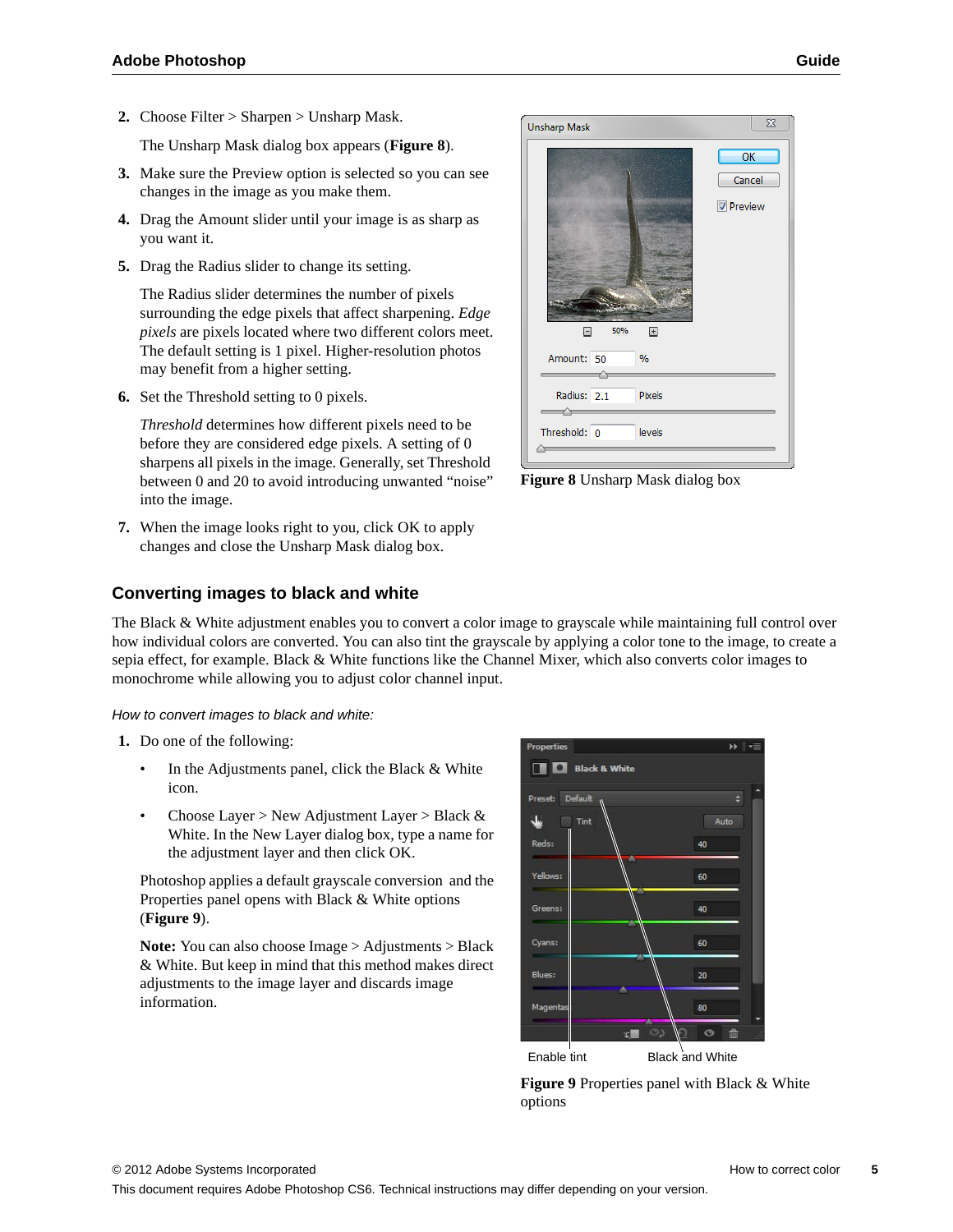**2.** In the Properties panel, manually adjust the conversion using the color sliders, apply an Auto conversion, or select a Preset grayscale mix (**[Figure 9](#page-4-0)**).

*Preset menu* Select a predefined grayscale mix or a previously saved mix (**[Figure 10](#page-5-0)**). To save a mix, choose Save Black & White Preset from the panel menu.

*Auto* Sets a grayscale mix based on the color values of the images, maximizing the distribution of gray values. The Auto mix often produces excellent results, or can be used as the starting point for tweaking gray values using the color sliders.

*Color sliders* Adjust the gray tones of specific colors in an image. Drag a slider left to darken or right to lighten the gray tones of an image's original color.

**3.** (Optional) To apply a color tone such as a sepia tint, select the Tint option in the Properties panel (**[Figure 9](#page-4-0)**). To fine-tune the tint color, click the Tint color swatch to open the Color Picker.

# **Correct lens distortion and adjust perspective**

The Lens Correction filter fixes common lens flaws such as barrel and pincushion distortion, vignetting, and chromatic aberration. The filter only works with 8- and 16-bits-per-channel images.

You can also use the filter to rotate an image or fix image perspective caused by vertical or horizontal camera tilt. The filter's image grid makes these adjustments easier and more accurate than using the Transform command.

## *How to correct lens distortion*

- **1.** Choose Filter > Lens Correction.
- **2.** Click the Custom tab in the Lens Correction dialog box (**[Figure 11](#page-5-1)**).
- **3.** Select the Show Grid option. As you work you may want to adjust the grid lines to help you judge the amount of correction to make. You can also use the Zoom controls to adjust the level of magnification.



Zoom controls Show Grid option Custom tab

<span id="page-5-1"></span>**Figure 11** Lens Correction dialog box

**TE** Black & White Preset: Default  $\div$ 业 Reds: **Blue Filter** Darker Green Filter Yello **High Contrast Blue Filter** High Contrast Red Filter Gree Infrared Lighter Maximum Black Cyans Maximum White **Neutral Density** Blues **Red Filter** Yellow Filter Mage Custom

<span id="page-5-0"></span>**Figure 10** Black and White Preset menu